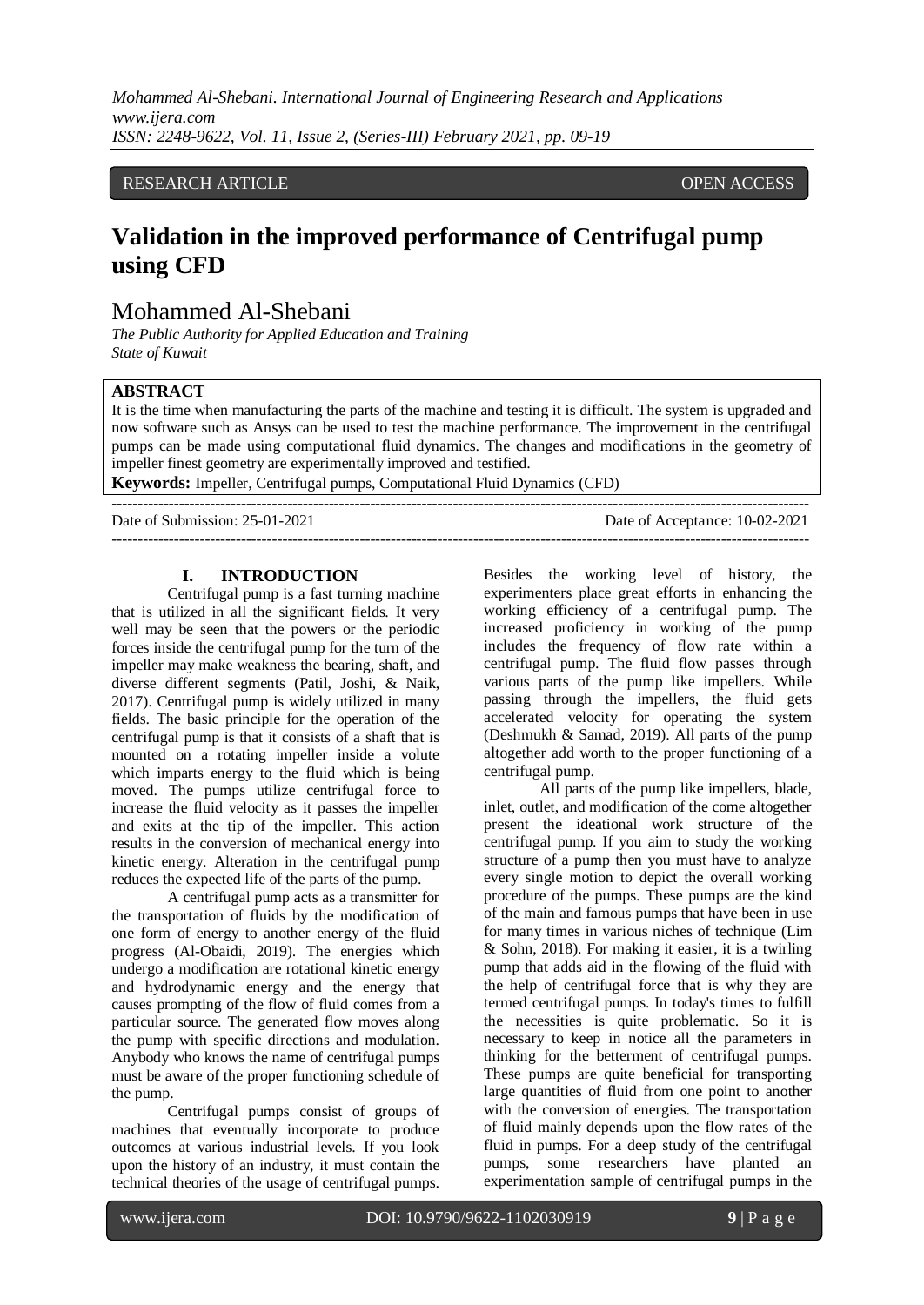laboratory. In the experimentation sample, they study the involvement of regulating parameters such as the flow rate, pressure at both monitoring points like inlet and outlet. With the advent of recent theories and numerical calculation of the pump, the study of every part of the pump has become easy to make an account.

Centrifugal pumps are commonly constructed for the process of fluid progression with specific rates. The concern for improving the performance of the pump has been an interest for a couple of years (Lim & Sohn, 2018). The performance of the centrifugal pump is been depending upon the geometrical ways of fluid progression along with the impellers and casing of the pump. Moreover, for analyzing the optimization of the impeller blades, assurance of Hydraulic layout of the metallic volume, and overall achievement of the centrifugal pumps, the CFD codes bring in to use. The working mechanism of centrifugal pumps generates fluid flow and also makes it rise from a lower to a higher rate. When the fluid passes through impellers it gains velocity as well as pressure. Centrifugal pump is the most widespread pump of the industrial regions. To increase the validation performance of the pump, the technical design mechanism is necessary. Additionally, design optimization is the key to enhancing the working of centrifugal pumps. The numerical analysis also plays an important role in the optimization of the induced impellers in pumps.

For the productive growth of several industries, the key factor always remains relevant to the pumping strategy of the industry. The centrifugal pumps hold the capacity of handling heavy flows that is why they act as basic equipment in the progress of the enterprise. Only the 4th part of the total pump production is unaware of the significant employment of the centrifugal pumps (Morrison, Yin, Agarwal, & Patil, 2018). In the current working of a centrifugal pump commercial computational fluid dynamics code, ANSYS, CFX is used to facilitate the flow of fluid in the 3D structure of the centrifugal pump. The piping design can also be improved for the proper functioning of a pump (Bao, Yang, Kim, & Kim, 2017). With the availability of many formats of pumps, only the exact design of a pump is definite for availing of the valuable facility. It is essential to evaluate the working of a pump under different operating circumstances to ensure the proficiency of energy and avoid the downfall of the equipment. In this concern, the operating tool CFD is best to check the capability of a centrifugal pump. It helps the engineer to simulate the functioning of a centrifugal pump accurately. Before bringing in practice any physical tool or machine expects to have the design

process (Wang et al., 2017). The more you get to know about the formulation of the product, the more you can earn benefit from it.

Mostly the design of the impeller was held up to improve the performance of the centrifugal pump. Everybody knows that every time it is not possible to carry out the testing of parts of the machine. For testing the improved performance of a centrifugal pump, code methods like CFD are necessary to employ. After setting up several modifications to the operating system the performance of the pump can only be improved. Centrifugal pumps work as a group of machines to serve several different industries for various purposes (Ge, He, Huang, Zuo, & Luo, 2020). As the need for these pumps goes on increasing, the demand for adding improved performance is also getting high, that's why the researchers keep on finding the latest and safest ways of improving the performance of a centrifugal pump.

To state the efficiency of a centrifugal pump, the inside structure of impeller blades is essential to keep in the notice. The working of this pump as per distinct conditions depends upon the ability of impeller blades. These impeller blades work on the principle of rotation to cause the flow of fluid that eventually raises a velocity. The velocity of the fluid tends to generate vibration and the vibration frequency getting increase or decrease as per the rate of the flow in the pump.

A centrifugal pump with higher proficiency is more in demand for industrial uses. The CFD analysis estimates the impeller diameter to check the working ability of the pump.

It calculates the outcome caused by the movement of the impeller blades. The pump in good working condition enables an excellent amount of velocity for the discharge of the fluid. In this regard, the performance of the centrifugal pump increases with the ultimate increase in velocity. So to operate a centrifugal pump in different set conditions many factors play their role individually (Ding, Han, Xiang, Ge, & Zhang, 2018). Impeller blades are responsible for the productive rotation, the inlet vane angle, the outlet vane angle; the rate of flow will pave the path for the amount of velocity or speed on that you can easily estimate the performance of a centrifugal pump. In this way, the efficiency of a centrifugal pump gets improved.

The efficiency and working of a centrifugal pump can be enhanced using computational fluid dynamics (Dönmez & Yemenici, 2019). Interest in impeller design has considerably increased the efficiency of the design, pump performance, modification, and its working. Through computational fluid dynamics (CFD), the challenges that lower and decline the efficiency of the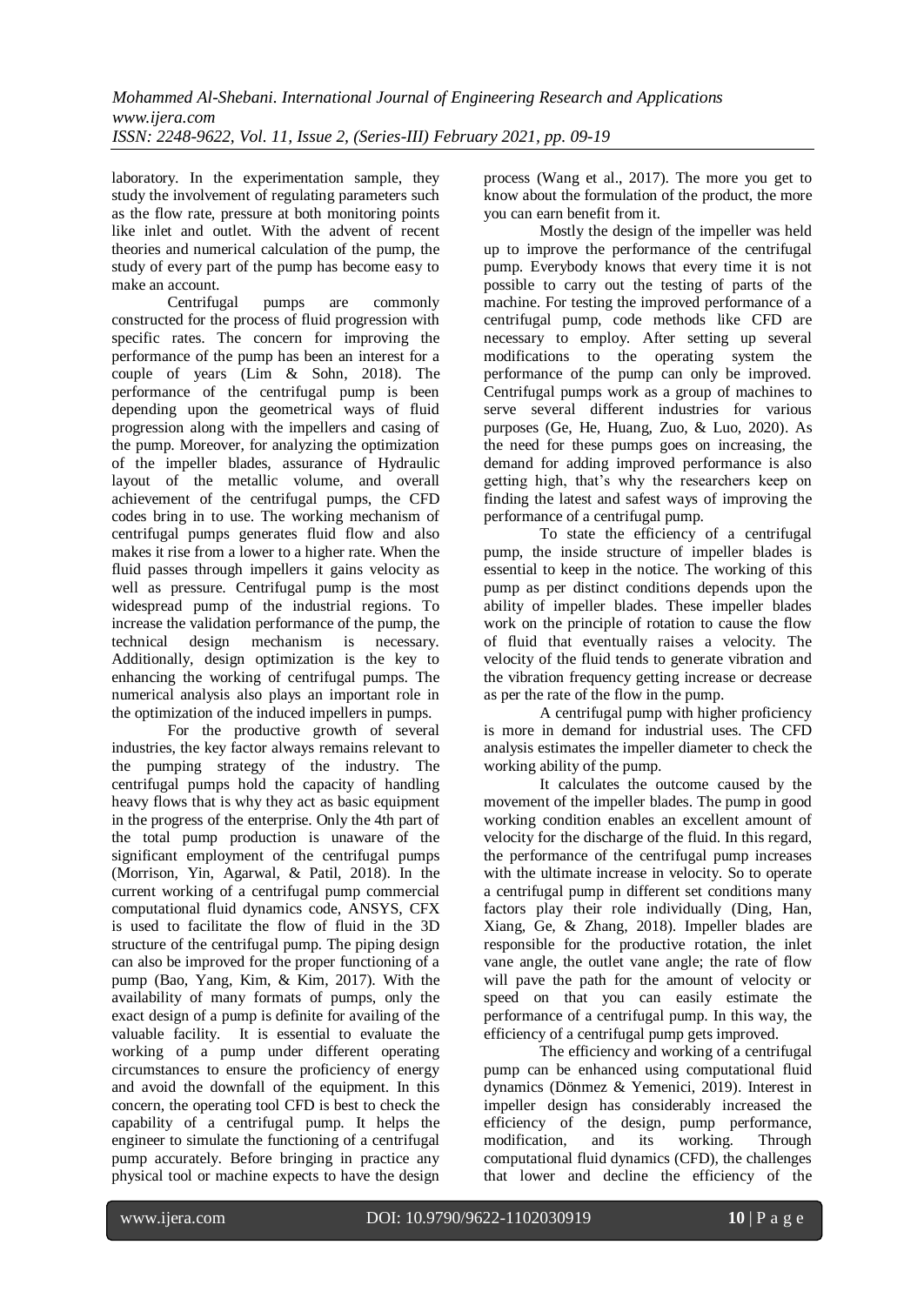centrifugal pumps can be enhanced. The paper will provide an overview of validation in the improved performance of a centrifugal pump using computational fluid dynamics (CFD).

#### **Aim**

The improvement in the centrifugal pumps can be made using computational fluid dynamics. The changes and modifications in the geometry of impeller finest geometry are experimentally improved and testified.

#### **II. LITERATURE REVIEW**



**Figure 1:** Main parts of the Centrifugal pump (Nuclear Power, 2017)

The centrifugal force is utilized by the pump right from the initial entry of fluid to the extraction of the fluid through the periphery on the rotating impeller. The whole phenomenon helps to convert the mechanical energy into kinetic energy (resulting from position and motion) that helps to shift the fluid to higher pressure and velocity areas. In the whole process, there is a likelihood that vibrations may occur. Naveen Varma et al., (2017) help to provide a description of the behavior and characteristics of the centrifugal pump.

The researchers state that the frequency mode of the centrifugal pump shapes and develops the corresponding frequency along with that, the shock, behavior (harmonic and random) are also shaped by the frequency mode of the pump (Benturki, Dizene, & Ghenaiet, 2018). The shaft that is already mounted on the rotating impeller that is placed inside of housing allows imparting/generate energy and power to move the fluid.

A survived closer scale pump has improved by V.S. Kadam etc., through extended the measurement from 770 millimeters to 820 millimeters to affixes the high-ranking efficiency by the requirements of discharge and head (Kadam, Gawade, Mohite, & Chapkhane, 2011). The pump, along with greater efficiency and a large steady operating region, is built. This analyzed CFD pump through an improved impeller is designed to check out the pump's efficiency and performance. It is based on the former research Jie Jin at al foundation (Jin, Fan, Han, & Hu, 2012). The extremist low fixed-speed centrifugal pump of the GSB20-320 hydraulic model has been developed and built by him. In terms of higher accomplishment on the extremist low and set speed, a performance test and numerical simulation have been adapted to analyze these hydraulic properties centrifugal pump.

An Anjani Kumar Sinha et al have done a CFD examination of this centrifugal pump to polish up and discharge through distinct blade geometry. In this project, he also discussed the effects of the alternated design of these pumps. In Ansys software, a CFD module is a tool that is utilized to get out the development in the discharge of a water pump. After doing changes in this pump design, they realized that there occurs improved velocity from 1.2 m/ s to 1.7 m/ s. Overall results of discharge are enhanced by up to 42 %. Hence efficiency is increased by 25 per, and it is improved up to 60 per to 85 per. However, changing the design of this water pump also improves the peak pressure, distribution, velocity of water, and discharge. It simultaneously extends the efficiency of the pump when making an increase in the velocity. They determined the water pump's performance by using the thickness of the blade and subsisting outlet vane angles and inlet vane angles.

Krishna Kumar Yadav et al. have been analyzed the performance of this centrifugal pump by using the thickness of the blade then the efficiency was 84 %, and the results for outlet angle was 16.28 degrees (Yadav, Mendiratta, & Gahlot, 2016). For the inlet, the angle was 21.08 degrees, along the thickness of the blade is 10mm. The water pump efficiency was increased up to 89.19 % for blade thickness and optimized angles. After that, Mohankumar M analyzed the impacts of the pertinent design parameters by containing the inlet blade angle, the blade number, the impeller diameter, and the trimmed impeller profile that is on the three-dimensional water pump with the constant sate liquid flow (Mohan Kumar, Raj, & Vratharaj, 2014). Meshing CFD of Geometric modeling analysis the velocity distribution and pressure of the liquid. Patil et al. (2017) have analyzed the impacts of the ratio of the blade's thickness and the geometry of the blade over the outlet of the impeller onto this centrifugal pumps' low fixed speed performance (P. M. Patil, Gawas, Pawaskar, & Todkar, 2015).

In CFD., this project then imitated for handling conditions of the extremist low fixed speed of the water pump. Its efficiency was thoroughly studied unassisted, its effects, and the first, the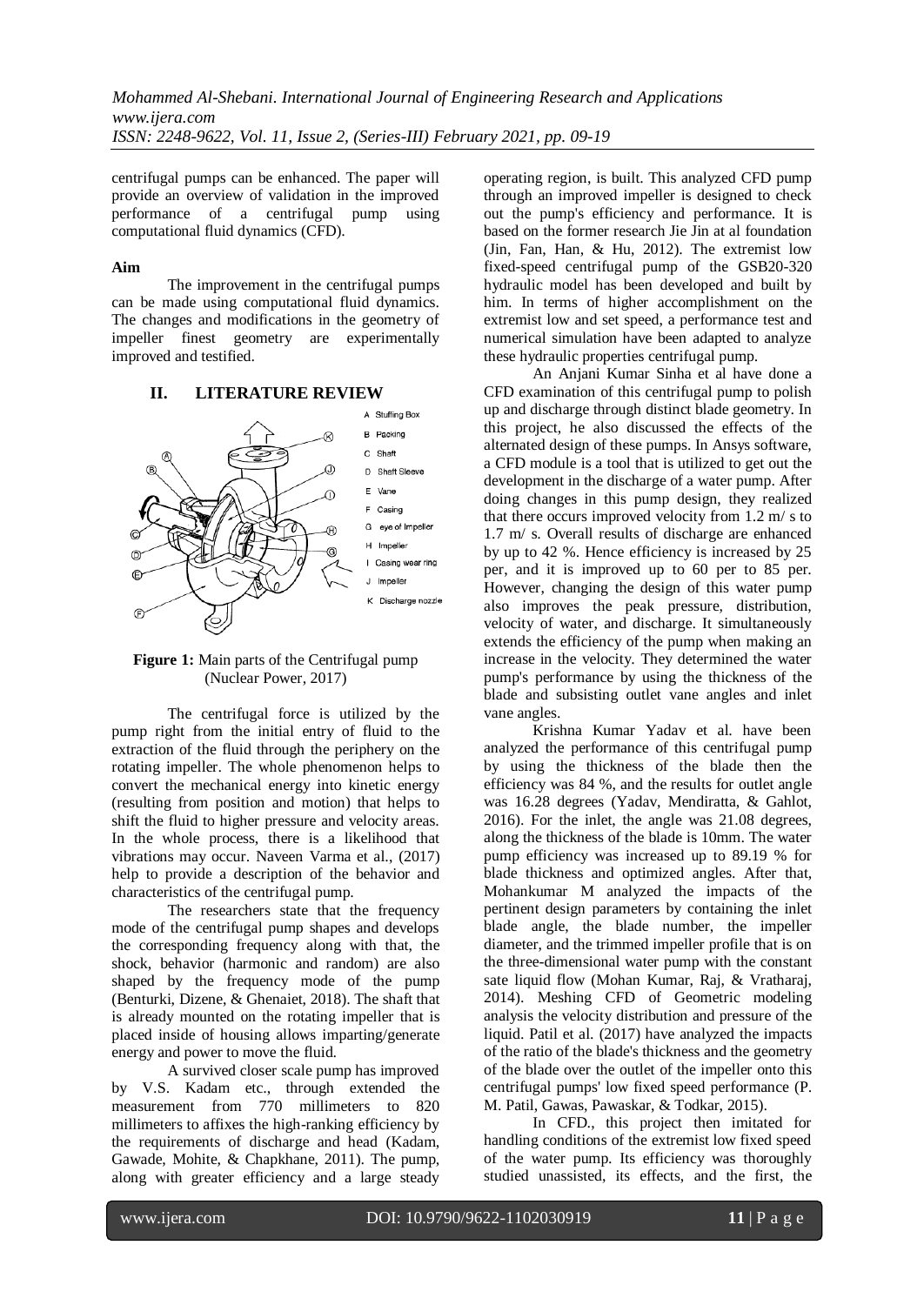parameter ratio of blade thickness was analyzed. The change in the pump's efficiency was observed, and the geometry outlet blade was also varied. The top-notch blade thickness ratio for the stated requisite was considered (Pei, Yin, Yuan, Wang, & Wang, 2017). The centrifugal pump's overall efficiency and an optimization parameter and effects of both parameters were analyzed. The standard design of the impeller's gotten results shows an increase in the efficiency raised about 4.743 %.

The pumps' designers are challenged continuously by providing vehicles, the machine that works to be more reliable, quietly, and efficiently also at a reasonable price. Several investigators have appealed for CFD as per numeric disguise tool to get out distinct investigation on a centrifugal pump. This part tells that the research work that is held through many investigators by CFD approach on the centrifugal pumps. Conventional procedures are rare considerably used that are greatly accurate and usually tend to utilize in few software packages of commercial. Nevertheless, it is highly slow in the case of computation period that results in totally impossible to sort out huge problems within a reasonable time to utilize it online. In such a paper, we thoroughly check on both popular and available procedures that may survey moderate acceleration through the conventional method. This method is then further grouped into two main categories like hardware techniques and enhanced Numerical methods.

Generally, the hardware techniques' acceleration is used combined with enhanced numerical and conventional procedures. The advanced numerical procedure was classified based on the Mesh, hybrid, and Meshfree method. This literature was observed on the popular paper on the advanced numerical methods. After the scope of this small paper, it will be after going into the detailing of each critical analysis and procedure for each method available on the literature. In such a paper, we rather provide the available methods that the conventional method might be utilized to get CFD real-time there consider over their application and list some basic and some unique interesting literature for heat transfer, free-surface, and multiphase surface. It also discussed the two distinct types of the acceleration process, hardware techniques, and enhanced numerical methods.

Hardware techniques process is really common for appealing for the acceleration amongst several available processes. With the CFD community, the grants in the multi-core architecture of the computer during the recent most decades proposed very great success. Parallel programming utilizing the multi-core central processing unit CPU and multi-core general purpose graphic processing unit GPGPU architecture create it possible to control large problems. However, using the accessible computational power makes it tough to get real-time CDF by appealing for the hardware techniques process to the conventional process. It wants to achieve real-time CFD to use the CFD tools online for industrial operations that motivated investigators in such a community to build enhanced alternative processes. Using mathematical methods, we can get two-way acceleration by both hardware techniques and mathematical methods.

The standard process of imitating fluid flow is the Lagrangian and the Eulerian approach. If we talk about the Eulerian view, the coordinates are firmed we seek how the liquid passes by the fixed points and also measured the change of rate properties, for example, temperature, and velocity, etc. In the Lagrangian view, a fluid may be constituted a huge scale of particles where we hold on the track of each particle as per moves by time and space. The particles of fluid bring properties such as temperature, and velocity, etc. The process that partially depended on the Eulerian method is usually known as the mesh-based process. Others that are fully defending the Lagrangian method are typically known as a mesh-free process. Both ways have their distinct disadvantages and advantages.

However, there are such kinds of methods built based on both Lagrangian and the Eulerian approaches to get advantages by both grouped hybrid methods and frames. ROM reduced-order modeling replaces the real model with a completely shorter order model that still tells the significant phenomenon of the methods through satisfactory correctness. The major idea beyond this ROM model is finding a decreasing basis that has an important scale of degrees of liberty compared to the original kind of model. The finest and popular method we prefer to see is a paradigmatic basis for simulation for heat transfer and fluid for POD proper orthogonal decomposition.

Brenner T. A. et al. have sort out the problem of multi-phase heat transfer by utilizing ROM reduced-order modeling where they get a very great agreement along with the complete order models. They have talked about several practical problems of proper orthogonal decomposition POD in their paper. Habashi T et al. and Lieu T et al., and Lappo V et al. have real-time CFD simulation by utilizing ROM reduced-order modeling. Lieu T et al. have built a complete air-craft layout, and the results were similar to the method of Lattice Boltzmann. It is a distinct type of process that sorted Lattice Boltzmann's equation instead of the equation of the Navier Stokes. In this model, a fluid flow through a particle mesh where these are met along the lattice mesh discrete nodes.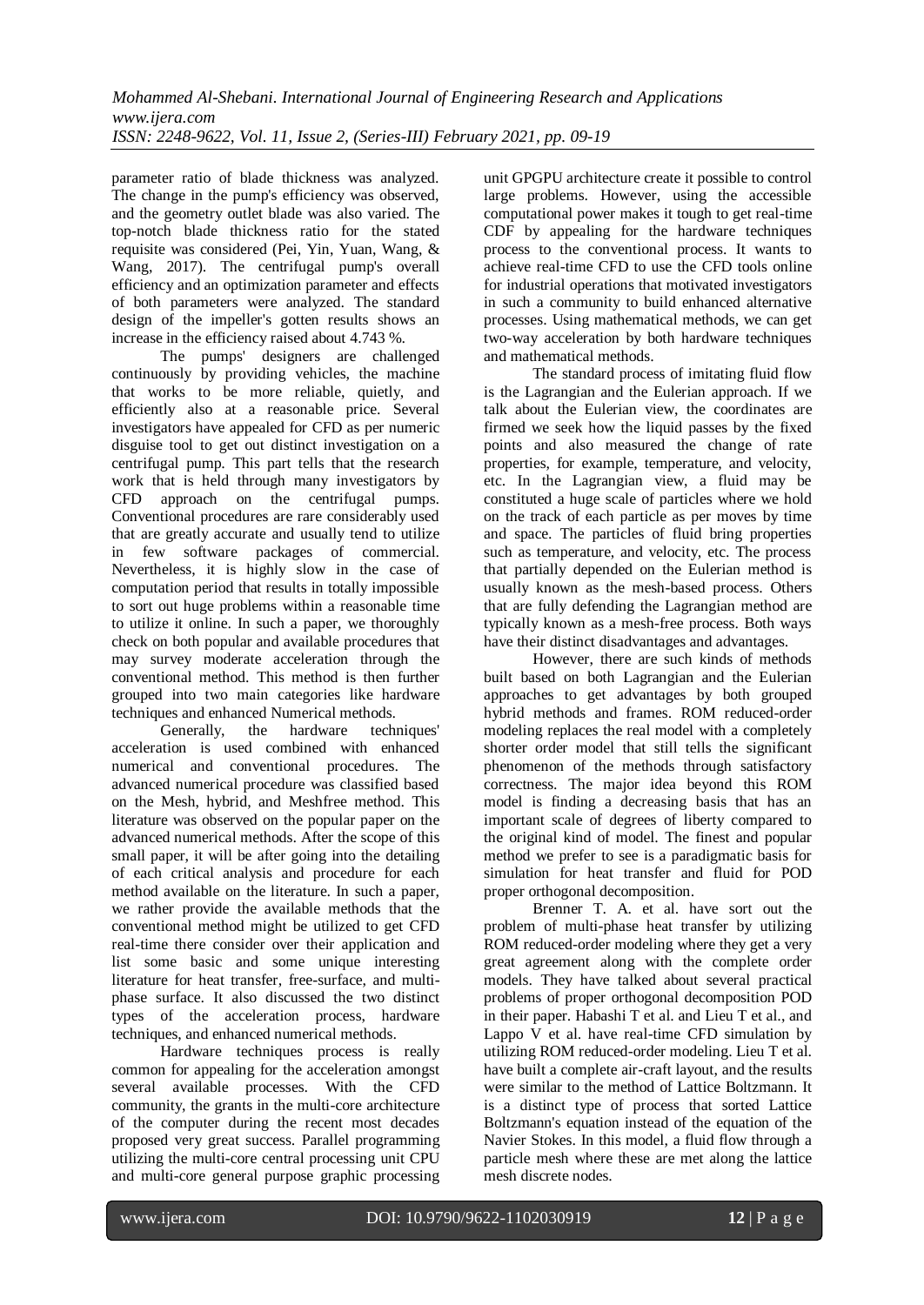In engineering, for more information about the LBM Lattice Boltzmann model and its application, we prefer the development of the lattice Boltzmann model. Extension to this model for a thermal multiphase flow and heat transfer has already been described. The convicting heat transfer issue has been discussed by Rosdzimin A. R. M. et al., where they get advantages for the LBM model by directly sorting the equation of Navier Stokes. This lattice Boltzmann model process will be utilized to imitate the Knudsen number low transfer heat many multiplexes issues, for example, the droplet of a thermal behavior type on a rigid surface and improved heat transfer on nanofluids. By using this model, it enables the investigators to sort out the multiplex heat transfer and multi-phase problems in around a few past years by the real-time CFD such as Gevelera M. et al. has executed LBM lattice Boltzmann model to imitate the several multiplex fluid flows and also the real-time CFD simulation.

The centrifugal pumps during their utilization in engineering applications show the effect caused by its main factor that is vibration; while operating the centrifugal pump, it is necessary to keep a record of the intensity of vibration. The reason for keeping such a record is that it concerns the safety purpose related to the pump; the irregular of more vibration may lead to a risk of safe functioning of the pump. For making the performance of centrifugal pump qualitative, the aspect of vibration plays a vital role. The calculation of vibration from every corner of the pump evaluates the best functioning. The more you reduced the intensity of the vibration, the more you are close to utilizing the pump safely.

A centrifugal pump is a machine which more likely to operate within an intermediate frequency range. The speed of velocity indicates a certain level of vibration in the pump. Every direction in a particular centrifugal pump evaluates it is performed through the status of vibration. Sometimes with the increase in flow rate, there appears a gradual reduction in vibration of the pump, while at some points the flow rate increases along with the gain of the vibration. Additionally, the consistent change in flow among x, y, z directions of the pump show a definite difference in the vibration structure, its consistency depends upon the consistent difference along with the directions.

The design of frequency in all these three directions relies on the difference of amplitude. The monitoring points of the pump exhibit more excitation regularities than other points. Besides this, as we have discussed above that the flow rate exists side by side with the vibration regularity in a centrifugal pump, the flow rate incorporates with mechanical force to produce high frequency in the pipelines of the pump. This duo of mechanical force and flow rate regulates the functioning of the pump with increased frequency in vibrations. Furthermore, the mechanical force creates less vibration at the foot side of the pump as compared to other monitoring points like the inlet and outlet section of the centrifugal pump. The characteristic of vibration is more effective in dealing when you get successful in finding the source of it. The mechanism of vibration frequency is a numeric method of calculating the flow rates and mechanical force.

All parts of the pump either it is inlet or outlet, the foot point or any other, all perfectly engage to give outcome in industry. The flow rate in the pump along with variable vibration frequency at different parts collectively carries out the function of a centrifugal pump. The vibration pattern of the pump mainly relies on the flow of incited pulses and mechanical force that work on a centrifugal pump. Sometimes it may happen the data collection of impellers varies though they are the parts of the same pump their working may generate a gap between them. Also, the gap depends upon the dents and the number of dents. The centrifugal pumps with vane diffusers are more likely less in speed than the standard speed of 190. The basic source of vibration in such pumps are mechanical force and flow rate. Their duo perfectly helps in generating the vibration pulses. The efficiency of the pump increase or decreases with the amount of flow throughout the pump.

The adjustment of the valve opening pipe involves operating the progression condition of the pump while controlling and changing the flow. There are mainly three conditions on which the flow of the pump can be monitored; 0Qdec, 1.0 Qdec, and overfilling flow status like 1.5 Qdec flow rates create vibration spectra that would assess the oscillation state of the pump at that moment. All these things are needed to be in knowledge while using a centrifugal pump at the industry level. The pattern or design of the flow rate makes utilize these centrifugal pumps into many functions. For studying these different flow rates, inlet pipe and inlet closet are being used in estimating the palpitation of the cycle.

This is necessary to keep in notice because the performance of a centrifugal pump can vary with the amplification of vibration with different velocity and as result; it will make you observe important effects on the number of vibrations that were carried out. Moreover, overflow may cause the velocity of vibration to be as low as 0.59mm/s. The centrifugal pump's velocity depends upon the pulsation regularity. The flow rate in a centrifugal pump symbolizes the number of vibrations as per its velocity. As much as the flow will increase that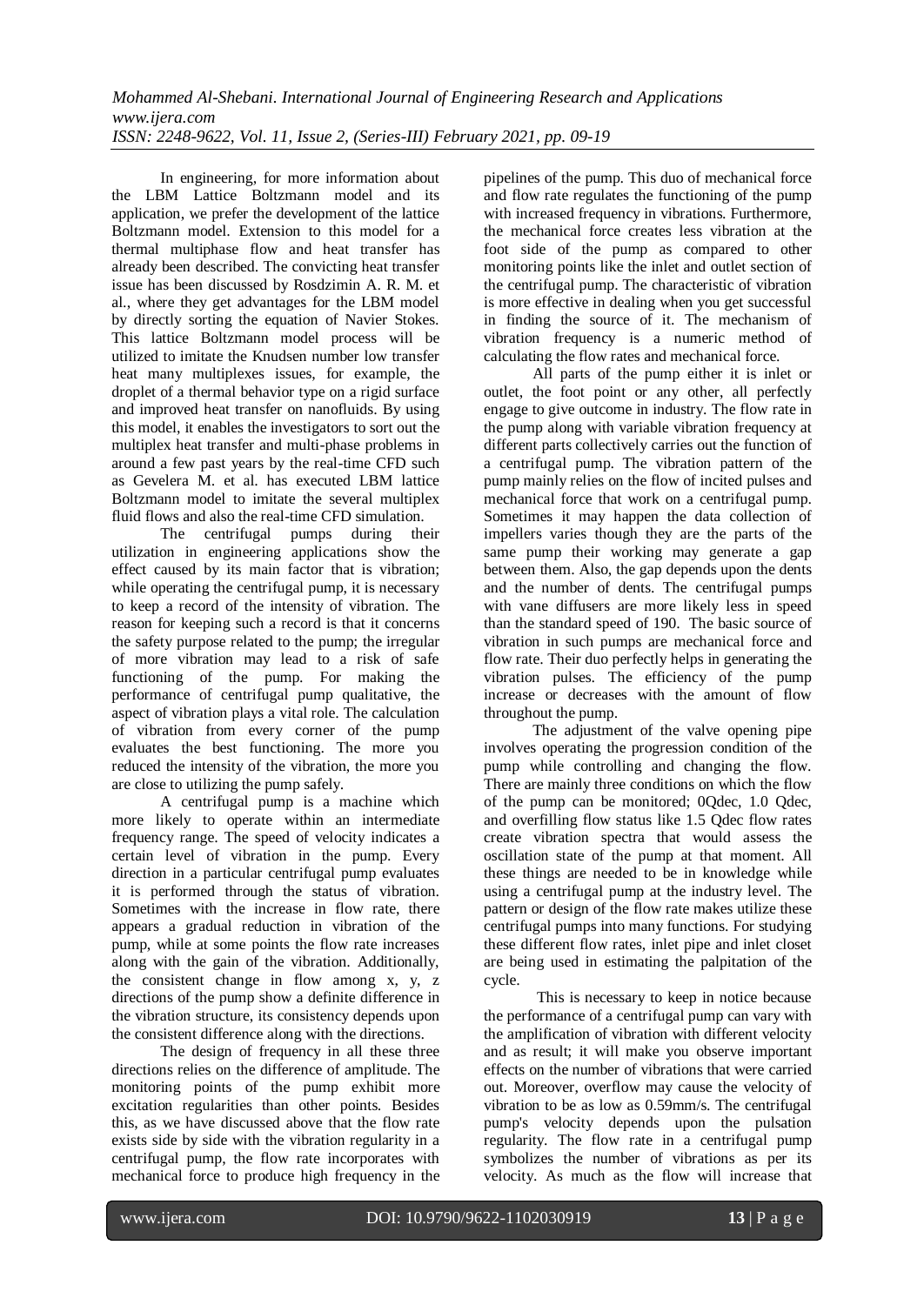eventually cause the reduction in amplitude of the vibration.

While functioning, the centrifugal pump shows the dominant vibration range at the inlet pipe and inlet cavity. As the flow is used to make its way through the inlet pipe and inlet cavity, it may show the fluctuation of vibration due to the operating system of a centrifugal pump. At the operating procedure of the centrifugal pump, the amplification of vibration may vary with the irregular pressure at different points. The condition in which you are going to operate the pump will affect all aspects like the vibration of the flow rate. This characteristic at both points like inlet and outlet generates a frequency difference in the flow.

Working of the centrifugal pump at different flow rates showcases the intensity of the vibration at the inlet and outlet sections. If the pump carries out the flow at a lower rate like 0Qdec or the overloading rate, these different conditions will allow the pump to produce different frequencies of vibration. With the change of flow, the pump works with different conditions. The amplitude of the number of vibrations mainly depends upon two peak points like 0Qdec and 1.5 Qc.

The working mechanism of the centrifugal pump counts the vibration frequency at various respected parts of the pump. The vibration is the outcome of mechanical force and the flow rate within the pump. As well as the condition of the monitoring system influence the vibrating state of the pump. The current supply remains the same for almost every condition except for a minor change due to the flow rate. The well functioned pump can accelerate the vibration for beneficial outcomes. The monitoring points of the pump exhibits more excitation regularities than other points.

The vibration in a centrifugal pump varies with the faulty and healthy impeller, faulty impeller proceed inflow with a high head as compared to a healthy impeller. Moreover, the vibration acceleration at some rates of the flow varies proportionally with the respective rate of the flow. The same is the case with higher and lower head; a faulty impeller at some rates of the flow offers a higher head while operating the system of the pump. In moving with the procedure the acceleration of the vibration also act linearly proportional to the flow rates and get increase after reaching specific rates. High-pressure centrifugal pumps cause pressure fluctuations because of different faulty impellers at different flow rates of the centrifugal pump.

Every single detail about the centrifugal pump is essential to know for operating it in the right ways. The main function of the pump works on the flow rate that collaborates with the mechanical force to produce valuable findings. Also, the thorough knowledge about the working of a pump prevents it from damages and breakdowns, while operating it, it is necessary to check and balance the flow rate and vibration, and frequency for a smooth process. Each part of the pump regulates of rather gets instructions by the schedule of vibrations those to produce through the inlet and outlet section of the pump.

If the system gets in touch with some error or break down the technology for dealing with centrifugal pump helps sort out the problem. A centrifugal pump consists of various parts like impellers; each part integrates well to generate a valuable effect. If you want to experience the working of a centrifugal pump, ahead towards the industries, their working lot can show the effects of centrifugal pump productively. Though every part in the pump particulate in the well-functioning of a pump but the impellers' role is vital in producing the high energy with the acceleration of vibration. The frequency of the vibrations in the pump varies directly with the consistency of the flow if the flow rate goes on increase the vibration increase and if the rate of flow drops, the vibration amount automatically drops.

Wang et al, studied that the vibration and resonance qualities of the five-stage marine pump are changed when and vibration inspection in the audible spectrum. Research identifies the difference in the vibratory characteristics of the centrifugal pump when cavitation occurred in that machine. Chen at al formulate a hybrid numerical method to initiate vibration and resonance imposed by a change in the flow of the marine centrifugal pump. The results of the numerical showed that the fluctuation in pressure amplitude depends on the grid size near the wall and the BPF was the vibration spectrum of the volute.

All the studies concluded that the vibration and resonance reduction in the centrifugal pump was based on the implementation of a vibration-induced mechanism. So, after installing a FRIS in the centrifugal pump the result analyzed showed that the maximum vibration intensity of the pump had been reduced by 88.0 % at M1-M4. And the vibration intensity of the inlet flange is slightly higher at the base pump and largely higher at the bracket pump. However, the vibration intensity at the outlet flange is slightly higher at the bracket pump and largely higher at the body pump whereas the vibration intensity is lowest at the connecting plate. Another positive result that has been calculated by installing FRIS in the centrifugal pump is that the maximum vibration velocity is reduced by 83.3% of the APF at M1-M4. As the rate of flow increases, the vibration velocity level of the pump decreases at M1-M4 and M9.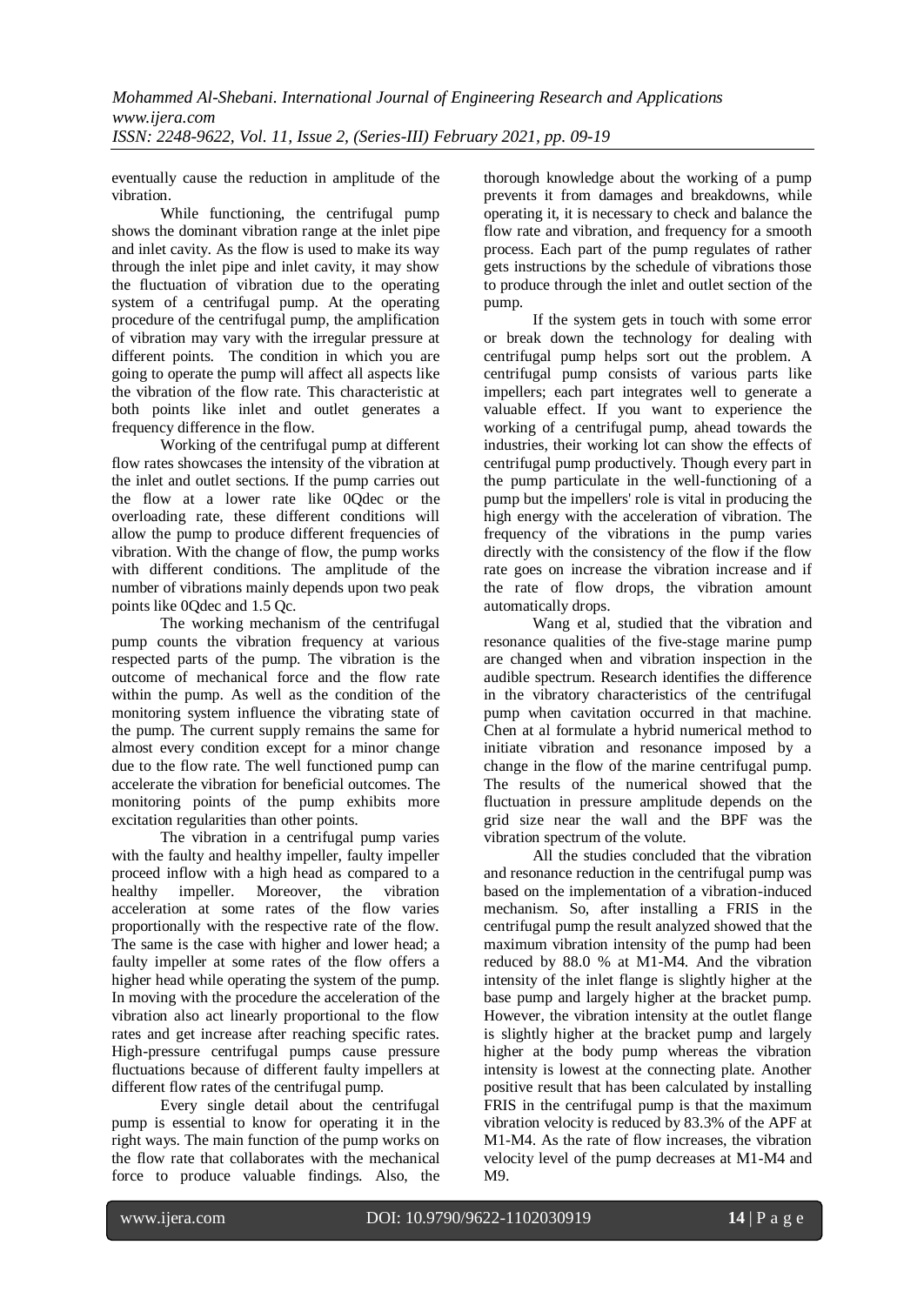Another way to improve the performance of the centrifugal pump through Computational Fluid Dynamics is by the use of an auxiliary mass neutralizer which is commonly known as a Vibration Absorber. Vibration Absorber is also beneficial to reduce the load response affecting the whole mechanism. Domestic centrifugal pumps need a high application to carry water. Because of erosion related to the impeller, it is bearing, and mainly due to the presence of unbalanced residual forces, in the long term of using a centrifugal pump produces unpleasant sounds along with high vibration. The Tuned Vibrator Absorber (TVA) includes the mass damping and stiffening producing elements within it. Fraham introduced the solution of TVA in 1909 for deducting the mechanical vibrations imposed by the monotonic harmonic forces. Turned Vibrator Absorber solutions have been largely used around the world for vibration control in mechanical and engineering systems.

#### **III. METHODOLOGY**

The recommended project is designed to bring out the various modifications in the architect of the impeller, its development processing, and scrutinizing of the centrifugal pump which will further produce the result of improved efficiency. The basic steps used in the methodology are listed below.

I. The current design of the impeller has been studied to examine the recent performance and the various faults and issues that have been arising due to it.

II. The modification has been made in the design of the impeller based on the requirement of the head, discharge through the impeller will be gratified to meet the demands of Pump Testing Standard (IS 6595 Part-1).

#### **Modification in outlet angles of the existing impeller**

#### **↓ Geometrical modeling of the impeller model**

#### **↓ Static Analysis of the impeller model**

**↓ CFD Analysis of the impeller Models-Base model, Model no.1, 2, 3 & 4** 

#### **↓ The casting of the best impeller model from CFD Analysis**

## **↓**

**Performance testing & Validation of the improved results Figure 2:** Methodology Flow Chart

#### **3.1 Alteration in outlet angles of the impeller**

The modification made in the outlet angles of the impeller is done based on the objectives listed below:

a) To evaluate the performance of CFD analysis related to the contemporary design of the centrifugal pump is focused on lowering down the pressure produced in the impeller outlet along with the low amount of the velocity generated in the process.

b) Another modification that has been carried was based on the optimization of the design related to the impeller geometry to increase the amount of the velocity produced in the outlet of the impeller.

| Description<br><b>Blade Angle</b> | Base<br>Model<br>20 <sup>0</sup> | Model<br>No <sub>1</sub><br>19.360 | Model<br>No <sub>2</sub><br>25.110 | Model<br>No <sub>3</sub><br>26.880 | Model<br>No <sub>4</sub><br>20.010 |
|-----------------------------------|----------------------------------|------------------------------------|------------------------------------|------------------------------------|------------------------------------|
| Mass<br>flow<br>rate              |                                  | 11 lit/sec                         |                                    |                                    |                                    |

**Table 1**: Alteration in the outlet angles of Impeller

#### **3.2 Geometrical displaying and interlocking of altered impeller model**

To perform the static analysis of the centrifugal pump or the computational fluid dynamic analysis of the centrifugal pump. It is necessary to convert the 2D model of the pump into its version of the solid model which has been done by implementing the process of CATIA.

The abbreviation of the CATIA is a computer-aided three-dimensional interactive application. It is a software suite formed to multiplatform works such as computer-aided manufacturing (CAM), computer-aided engineering (CAE), and computer-aided design (CAD) along with the PLM and 3D model production. CATIA was developed by the Dassault System which is a French company.

As CATIA assists multiple stages of product manufacture from design, conceptualization, and engineering to its production. It is a CAx-software referred to as 3D Product Lifecycle Management. It has been used as facilitating tool which collaborates with engineering by its integrated cloud service and is used in the disciplines of shape and design, electrical, fluid surfacing along with mechanical engineering and electronic system design. CATIA has also been used in a broad range of industries from defense to aerospace and packaging design along with the usage in the field of architecture.

The geometric modeling of the impeller has been presented in figure 3. While meshing of the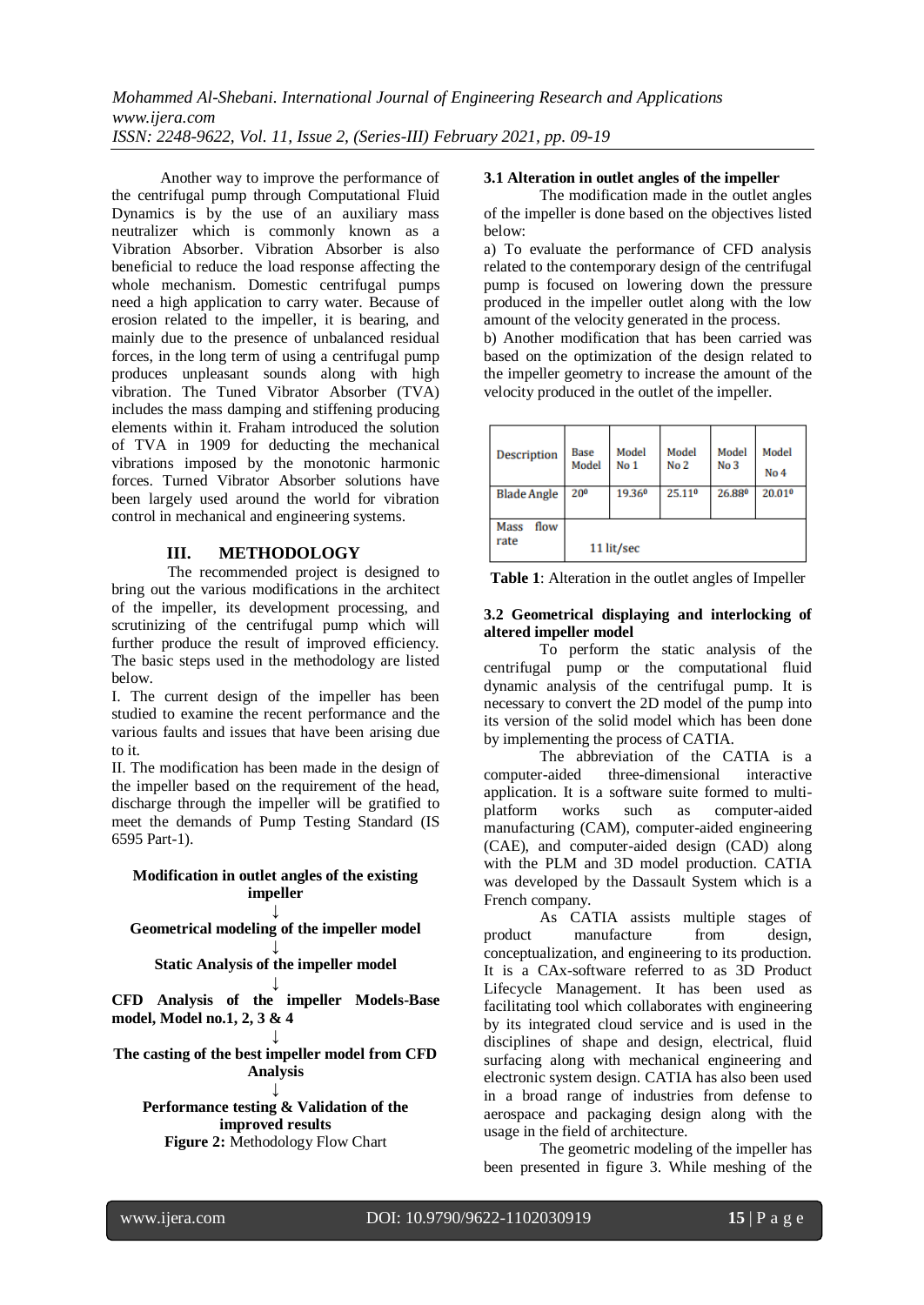impeller model has been shown in figure 4. Table .2. is depicting the details of meshing where the remodeling of model 2 has been done. There are 68803 nodes in it along with the 321001 numbers of the element. The quality of model 2 is rated as 0.85.



**Figure 3:** Geometric displaying of the impeller



**Figure 4:** Interlocking of impeller Model

| Description | No. of       | No. of   | <b>Ouality</b> |
|-------------|--------------|----------|----------------|
|             | <b>Nodes</b> | Elements | (Skewness)     |
| Model No 2  | 68803        | 321001   | 0.85           |

**Table 2:** Interlocking details

#### **3.3 Static Analysis**

The workbench of the ANSYS static structural module is been used to bring out the comparative study based on the numerical static analysis related to the impeller of the centrifugal pump. ANSYS is an American company that manufactures and markets simulation software regarding Multiphysics engineering's such as product evaluation, product design, and its operation along with that the company provide its services and products to the customer present worldwide. The ANSYS was founded back in 1970 by John Swanson. ANSYS also went public on the forum of NASDAQ back in the 2000s. The American made various acquisitions of other companies related to engineering design, admitting additional technology in the field of fluid dynamics, electronic analysis, and design along with their other physics evaluation and checking. On 23 December 2019, ANSYS also became a part of the NASDAQ-100 index.

In Table 2. the comparative analysis has been done between the basic model of the impeller and the modified impeller of the centrifugal pump. The comparative analysis has been made based on vector displacement, tangential displacement, radial displacement, and equivalent von mises stress respectively. The values for the base design are 0.0023 mm, 0.0023416 mm, 0.000482 mm, and 30.84 MPa respectively. Whereas the values for the impeller of the modified design are 0.0035 mm, 0.003364 mm, 0.0011165 mm, and 8.98 MPa respectively.

| Quantity                               | <b>Base Design</b> | Modified Design<br>(Rev 02) |
|----------------------------------------|--------------------|-----------------------------|
| Vector Displacement                    | $0.0023$ mm        | $0.0035$ mm                 |
| Tangential<br>Displacement             | 0.0023416<br>mm    | 0.003364 mm                 |
| Radial Displacement                    | 0.000482<br>mm     | 0.0011165 mm                |
| <b>Equivalent Von</b><br>Mises Stress. | 30.84 MPa          | 8.98 MPa                    |

**Table 3:** Assessment of static analysis

#### **3.4 CFD Analysis**

The CFD analysis of the evaluated design of the centrifugal water pump is been carried out by using the analysis software of ANSYS. As this project is related to the flow of fluid and variables such as pressure and velocity are added in the project. So, the ANSYS software has been selected in evaluating the study related to the CFD module of the centrifugal pump.

The geometries of the design have been modified then been incorporated into the software of ANSYS. The analysis of the CFD has been performed to find the considerable improvement shown in the department of head, velocity, and pressure, etc.

The results after CFD analysis are discussed in figure 5 and figure 6. In Table 3: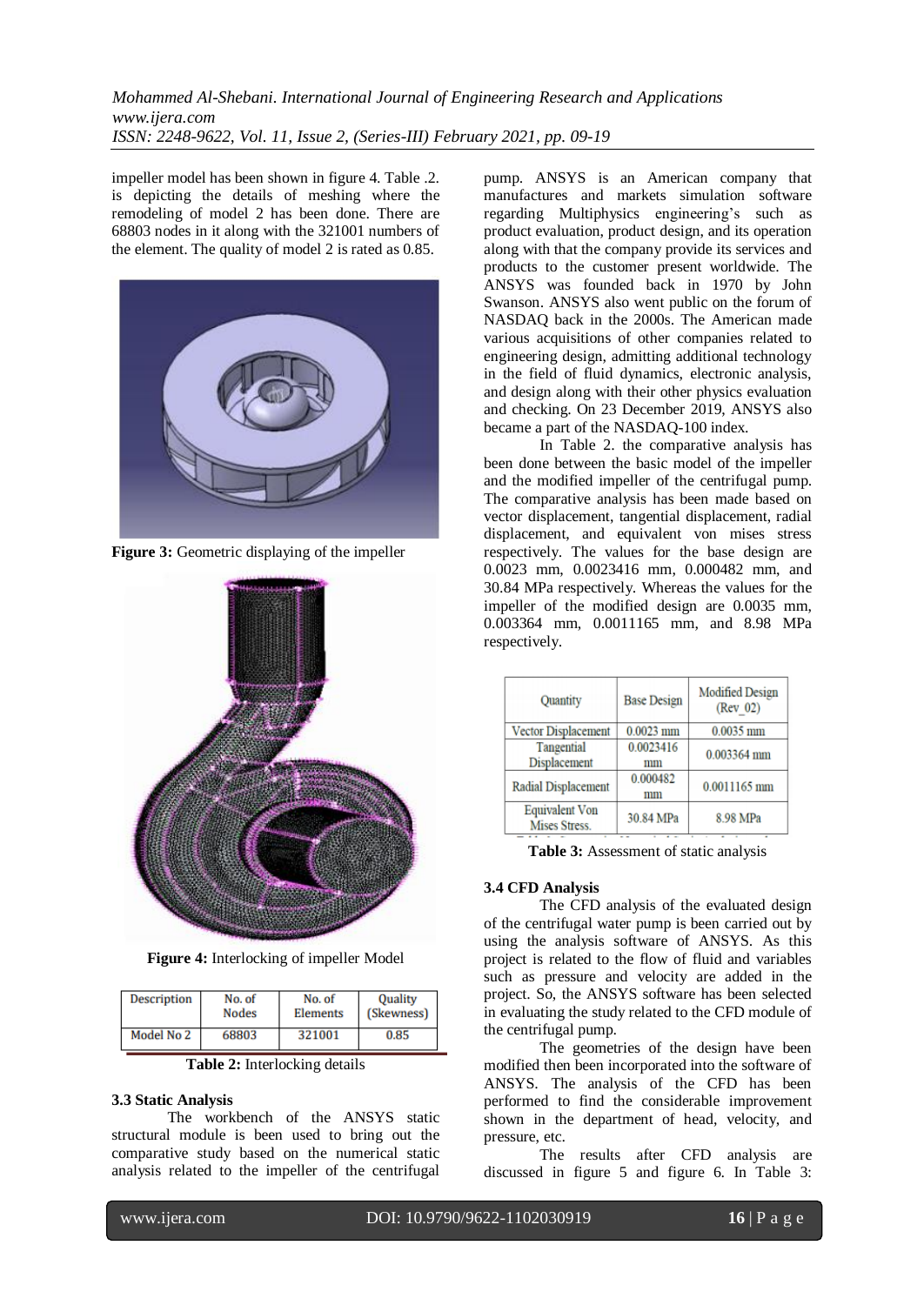related to impeller velocities, the average velocity of the impeller outlet and pump outlet of the base model has been compared with the impeller outlet and pump outlet of Model No.1, Model No.2, Model No.3, and Model No.4 respectively. The base model averages velocities are 12.15 and 3.85 respectively. While the average velocities of impeller outlet of Model No.1, 2, 3, and 4 are 11.75, 12.97, 12.72, 12.23 respectively. However, the averages velocities of pump outlets of Model No.1, 2, 3, and 4 are 3.79, 3.64, 3.79, and 3.86 respectively.

In Table 4. related to the computational fluid design of the impeller model, the angle, pressure, and the impeller outlet are being compared between the base design and the Model No.1, 2, and 3. The value of angle and pressure of base design are  $20^{\circ}$  and 165587.4 Pa respectively. Whereas the angle of the Model No.1, 2, 3, and 4 are  $19.36<sup>0</sup>$ ,  $25.11^{\circ}$ ,  $26.88^{\circ}$  and  $20.01^{\circ}$  respectively. However, the pressure of the Model No.1, 2, 3, and 4 are 158907.9 Pa, 204563.3 Pa, 168234.1 Pa, and 185132.3 Pa.



**Figure5:** Pressure contours of impeller models



**Figure 6:** Velocity contours of impeller Model in CFD

| <b>Average Velocity (m/s)</b> |                          |                             |  |
|-------------------------------|--------------------------|-----------------------------|--|
| Cases                         | Impeller<br>Outlet (m/s) | <b>Pump Outlet</b><br>(m/s) |  |
| Base                          | 12.15                    | 3.85                        |  |
| Model No 1                    | 11.75                    | 3.79                        |  |
| Model No 2                    | 12.97                    | 3.64                        |  |
| Model No 3                    | 12.72                    | 3.79                        |  |
| Model No 4                    | 12.23                    | 3.86                        |  |

**Table 4:** Impeller velocities

| Description | Angle           | Pressure<br>in $(Pa)$ | <b>Impeller Outlet</b><br>(m/s) |
|-------------|-----------------|-----------------------|---------------------------------|
| Base        | 20 <sup>0</sup> | 165587.4              | 12.15                           |
| Model no 1  | 19.360          | 158907.9              | 11.75                           |
| Model no 2  | 25.110          | 204563.3              | 12.97                           |
| Model no 3  | 26.880          | 168234.1              | 12.72                           |
| Model no 4  | 20.010          | 185132.3              | 12.23                           |

**Table 5:** CFD analysis of impeller models

#### **3.5 Performance Testing (Readings)**

After performing the analysis of computational fluid dynamics (CFD), the values of Model No.1, Model No.2, Model No.3, and Model No.4 have been compared among them. Then the casting of the modified impeller of the centrifugal pump of Model No.2 has been selected based on its angle, inlet impeller, and outlet impeller velocities and pressure and is termed as Impeller No.2 now. Then the next step has to fix the impeller. Impeller No.2 is installed in the casting and then evaluated for further testing.

The results after performance testing are given in Table 5. And Figure 7: Table 5: Related to the Experimentation results of the Base Impeller Model and Impeller No.2 have been compared. The comparison has been made upon the Discharge, Pump Input, Pump Output, and Efficiency in percentages of the Base Impeller Model and Impeller No.2 respectively. The values of Discharge, Pump Input, Pump Output, and Efficiency in percentages of the Base Impeller Model are 11.20 lit/sec, 3.181 kW, 2.098 kW, 66.0% respectively. Whereas the values of Discharge, Pump Input, Pump Output and Efficiency in percentages of the Modified Impeller (Impeller No.2) are 12.02 lit/sec, 2.349 kW, 3.272 kW, and 71.79 % respectively. However, the results of efficiency in percentages and discharge in lit/sec of Base Model of Impeller and Modified Model of Impeller are respectively given in the Graphical Representation of Figure 7. It is then concluded from the results that the Modified Model of Impeller is the improved version of the Base Model of Impeller.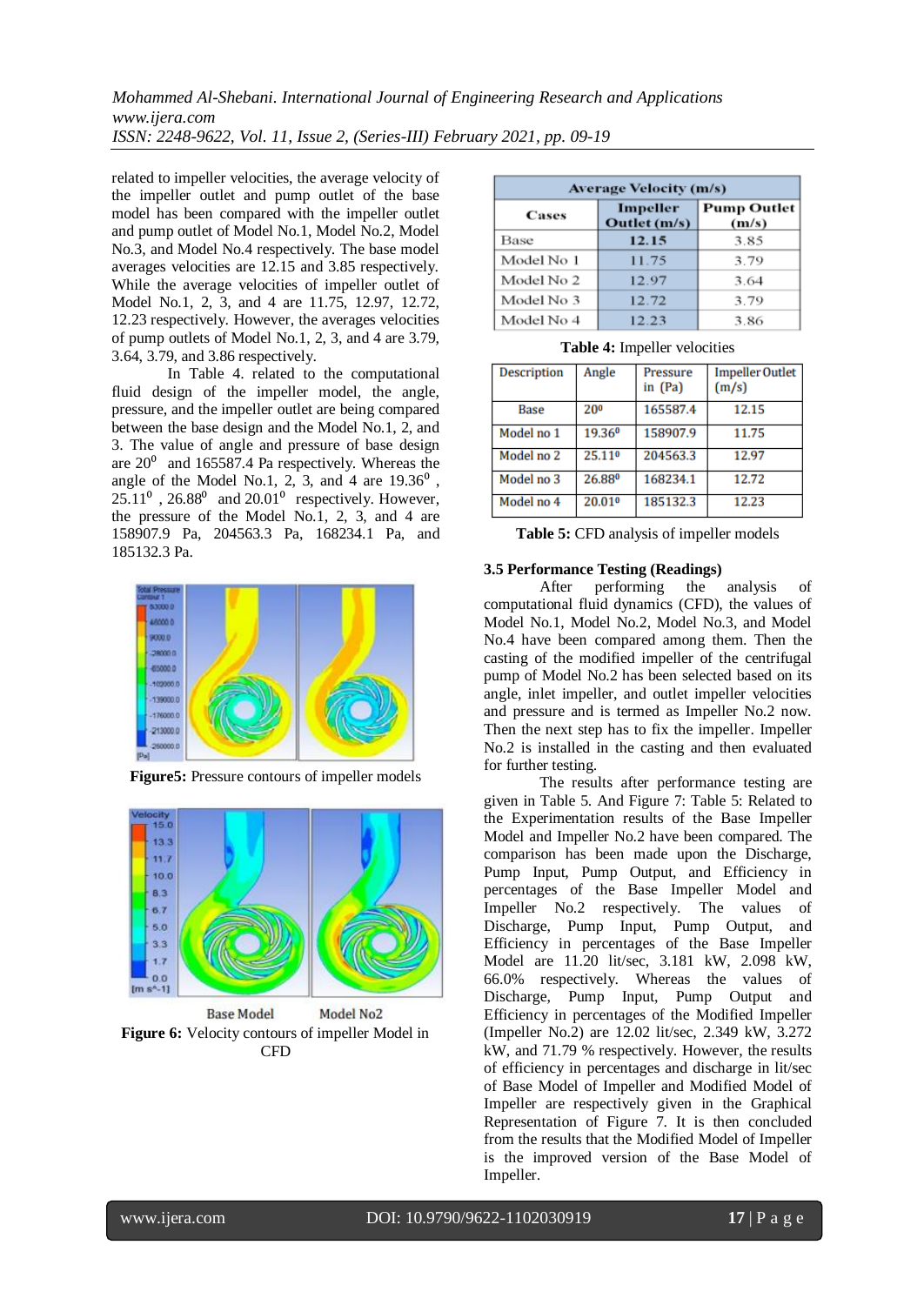| Case                | Base<br>Impeller<br>Model | Modified Impeller<br>(Model No 2) |
|---------------------|---------------------------|-----------------------------------|
| Discharge (lit/sec) | 11.20                     | 12.02                             |
| Pump Input (kw)     | 3.181                     | 2.349                             |
| Pump Output (kw)    | 2.098                     | 3.272                             |
| Efficiency in %     | 66.0                      | 71.79                             |

**Table 6:** Research results



**Figure7:** Graphical illustration of results

The performance of the centrifugal pump can be improved by using the methods by the Computational Fluid Dynamics (CFD) and one of the methods includes the usage of the vibratory isolator to ensure that the transmission regarding the excitations can be decreased from the different part of the centrifugal pump. A floating raft isolation system is also known as FRIS is a type of vibratory isolator and its influences the vibratory characteristics of the marine centrifugal pump in a better way.

Installing the FRIS in the centrifugal pump, the vibration intensity of the centrifugal pump at inlet flange is slightly higher than as of pump bracket and larger than as of pump body and the vibration intensity is lowest at the connecting plate. Centrifugal marine pumps are mainly used in the cooling water system, drainage system, and water circulating system besides protecting the ship from a fire emergency.

Marine centrifugal pumps generate a high amount of vibration and noise during the operational hours causing air pollution which directly affects the crew member's health along with the reduced shelf life of the equipment and exposing the ship's position. It is thereby reducing the resonance and vibration of centrifugal pumps becomes one of the leading problems in operating marine pumps. In the recent past, so many studies have been carried out on the issues related to resonance and vibration of the marine centrifugal pump and some of these studies showed favorable results.

## **IV. CONCLUSION**

The impeller model 2 shows that there is a considerable enhancement of performance if the pressure drops.

The consumption of power in the modified impeller is less when compared to the base model.

Experimental analysis has shown that geometry after modification is improved. The efficiency is calculated to be enhanced from 66% to 71.79%. Therefore, validation of improvement in the centrifugal pump using computational fluid dynamics is effective.

## **REFERENCES**

- [1]. Al-Obaidi, A. R. (2019). Monitoring the performance of centrifugal pump under single-phase and cavitation condition: A CFD analysis of the number of impeller blades. Journal of Applied Fluid Mechanics, 12(2), 445–459.
- [2]. Bao, N. T., Yang, C., Kim, B., & Kim, J. (2017). Internal Flow Analysis of Seawater Cooling Pump using CFD. Journal of The Korean Society of Marine Environment & Safety, 23(1), 104–111.
- [3]. Benturki, M., Dizene, R., & Ghenaiet, A. (2018). Multi-objective optimization of the two-stage centrifugal pump using NSGA-II algorithm. Journal of Applied Fluid Mechanics, 11(4), 929–942.
- [4]. Deshmukh, D., & Samad, A. (2019). CFDbased analysis for finding critical wall roughness on the centrifugal pump at design and off-design conditions. Journal of the Brazilian Society of Mechanical Sciences and Engineering, 41(1), 58.
- [5]. Ding, D., Han, Q.-L., Xiang, Y., Ge, X., & Zhang, X.-M. (2018). A survey on security control and attack detection for industrial cyber-physical systems. Neurocomputing, 275, 1674–1683.
- [6]. Dönmez, M., & Yemenici, O. (2019). A Numerical Study on Centrifugal Pump Performance with the Influence of Non-Newtonian Fluids. International Journal of Sciences, 8(04), 39–45.
- [7]. Ge, Z., He, D., Huang, R., Zuo, J., & Luo, X. (2020). Application of CFD-PBM coupling model for the analysis of gas-liquid distribution characteristics in a centrifugal pump. Journal of Petroleum Science and Engineering, 194, 107518.
- [8]. Jin, J., Fan, Y., Han, W., & Hu, J. (2012). Design and analysis of a hydraulic model of